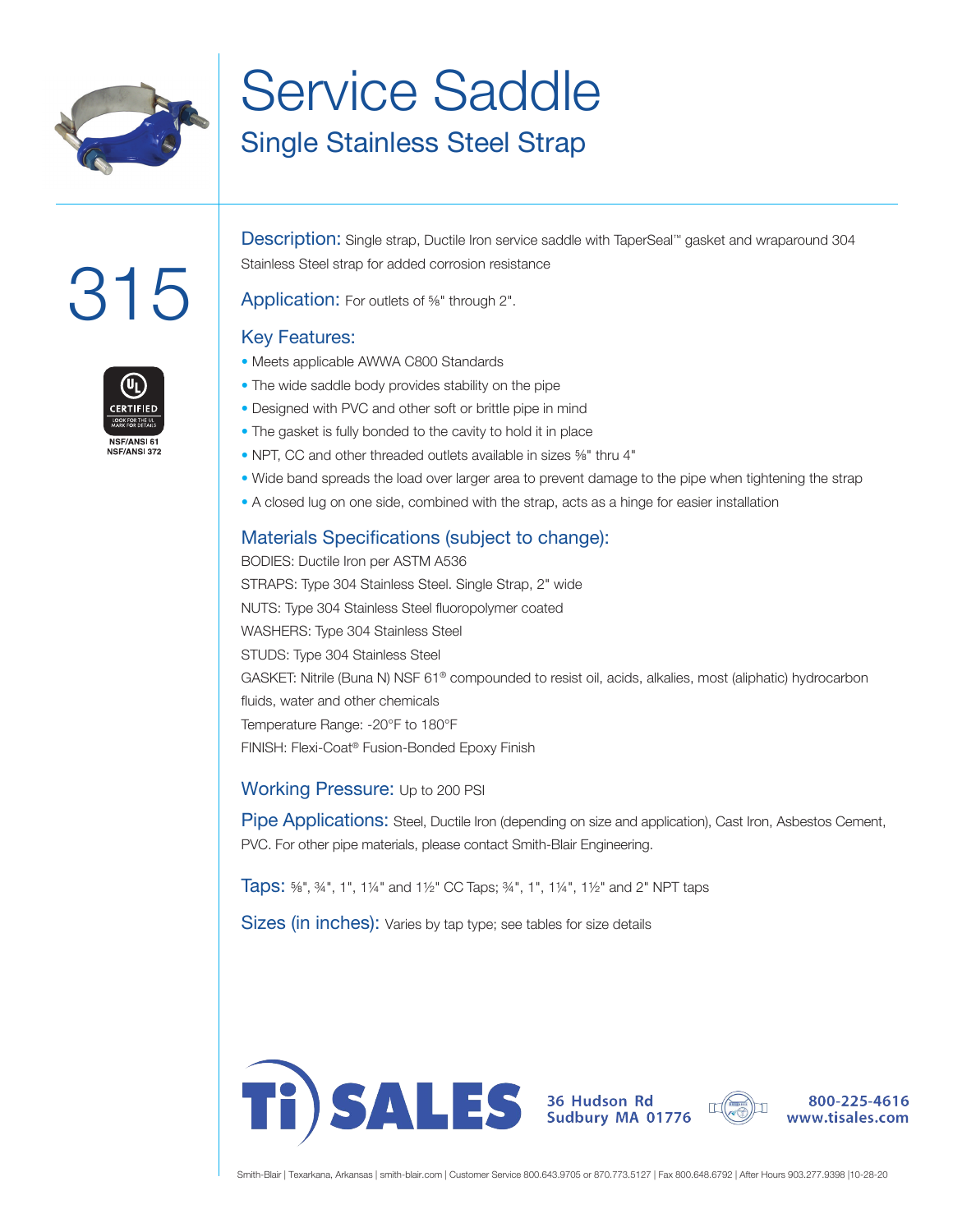

## Service Saddle Single Stainless Steel Strap

### ⅝", ¾" and 1" CC Taps

\*Sized for use on C900 PVC Pipe

| <b>STANDARD</b>                    |                                       |                            | <b>CATALOG NUMBER</b>                |                                      |                  |             | <b>METRIC</b>                 |                         |                           |
|------------------------------------|---------------------------------------|----------------------------|--------------------------------------|--------------------------------------|------------------|-------------|-------------------------------|-------------------------|---------------------------|
| <b>NOM. SIZES</b><br><b>INCHES</b> | O.D.<br><b>RANGE</b><br><b>INCHES</b> | WT.<br><b>EACH</b><br>LBS. | 5/8" CC/16 MM                        | 3/4" CC/20 MM                        | 1" CC/25 MM      | CTN.<br>QTY | <b>NOM. SIZE</b><br><b>MM</b> | O.D.<br><b>RANGE MM</b> | WT.<br><b>EACH</b><br>KG. |
| $1 - 1/4 - 1 - 1/2$                | 1.31-1.39<br>1.61-1.92                | $\mathbf{1}$<br>1          | 315-00013905-000<br>315-00019205-000 | 315-00013907-000<br>315-00019207-000 | 315-00019209-000 | 12<br>12    | $25 - 32$<br>40               | $33 - 35$<br>$41 - 48$  |                           |
| $\overline{2}$                     | 2.13                                  | $\overline{2}$             | 315-00021305-000                     | 315-00021307-000                     | 315-00021309-000 | 12          | 50                            | 54                      |                           |
| 2                                  | 2.38                                  | 2                          | 315-00023805-000                     | 315-00023807-000                     | 315-00023809-000 | 12          | 50                            | 60                      |                           |
| $\overline{2}$                     | 2.35-2.56                             | $\overline{2}$             | 315-00025605-000                     | 315-00025607-000                     | 315-00025609-000 | 12          | 50                            | 60-65                   |                           |
| $2 - 1/4 - 2 - 1/2$                | 2.44-2.91                             | $\overline{2}$             | 315-00029105-000                     | 315-00029107-000                     | 315-00029109-000 | 8           | 57-65                         | 62-73                   |                           |
| 3                                  | 2.97-3.54                             | $\overline{2}$             | 315-00035405-000                     | 315-00035407-000                     | 315-00035409-000 | 12          | 80                            | 76-89                   |                           |
| 4                                  | 4.40-4.50                             | 3                          | 315-00045005-000                     | 315-00045007-000                     | 315-00045009-000 | 12          | 80-100                        | 112-114                 | 1                         |
| 4                                  | 4.40-4.80                             | 4                          | 315-00048005-000                     | 315-00048007-000                     | 315-00048009-000 | 10          | 100                           | 111-122                 | $\overline{2}$            |
| $4 - 5$                            | 4.74-5.63                             | 3                          | 315-00056305-000                     | 315-00056307-000                     | 315-00056309-000 | 10          | 100-125                       | 120-143                 | $\overline{2}$            |
| $5-6$                              | 5.94-6.70                             | $\overline{4}$             | 315-00066305-000                     | 315-00066307-000                     | 315-00066309-000 | 8           | 125-150                       | 151-170                 | $\overline{2}$            |
| $5 - 6*$                           | 5.94-6.90                             | 4                          | 315-00069005-000                     | 315-00069007-000                     | 315-00069009-000 | 8           | 125-150                       | 151-175                 | $\overline{2}$            |
| 6                                  | 6.84-7.60                             | 4                          | 315-00076005-000                     | 315-00076007-000                     | 315-00076009-000 | 10          | 150                           | 174-193                 | $\overline{2}$            |
| $6 - 8$                            | 7.69-8.72                             | 5                          | 315-00087205-000                     | 315-00087207-000                     | 315-00087209-000 | 10          | 150-200                       | 195-221                 | 2                         |
| $6 - 8*$                           | 7.69-9.05                             | 5                          | 315-00090505-000                     | 315-00090507-000                     | 315-00090509-000 | 10          | 150-200                       | 195-230                 | $\overline{2}$            |
| $8 - 10$                           | 8.54-10.10                            | 5                          | 315-00101005-000                     | 315-00101007-000                     | 315-00101009-000 | 10          | 200-250                       | 217-256                 | $\overline{2}$            |
| $10 - 12$                          | 10.64-12.12                           | 5                          | 315-00121205-000                     | 315-00121207-000                     | 315-00121209-000 | 6           | 250-300                       | 271-307                 | 3                         |
| 12                                 | 12.75-13.20                           | 6                          | 315-00132005-000                     | 315-00132007-000                     | 315-00132009-000 | 6           | 300                           | 324-335                 | 3                         |
| $12 - 14$                          | 12.62-14.32                           | $\overline{7}$             | 315-00143205-000                     | 315-00143207-000                     | 315-00143209-000 | 6           | 300-350                       | 321-363                 | 3                         |

When sized properly, the designated product (denoted by \*) meets Uni-Bell's PVC Pipe Association's "Handbook for PVC Pipe" requirements and AWWA's Manual M23 PVC Pipe and Installation.

### ¾" and 1" NPT Taps

\*Sized for use on C900 PVC Pipe

|                                       | <b>STANDARD</b>                        |                            | <b>CATALOG NUMBER</b>                |                  |             | <b>METRIC</b>          |                         |                           |
|---------------------------------------|----------------------------------------|----------------------------|--------------------------------------|------------------|-------------|------------------------|-------------------------|---------------------------|
| NOM.<br><b>SIZES</b><br><b>INCHES</b> | O.D.<br><b>RANGE I</b><br><b>NCHES</b> | WT.<br><b>EACH</b><br>LBS. | 3/4" NPT/20 MM                       | 1" NPT/25 MM     | CTN.<br>QTY | NOM.<br><b>SIZE MM</b> | O.D.<br><b>RANGE MM</b> | WT.<br><b>EACH</b><br>KG. |
| $1 - 1/14 - 1 - 1/2$                  | 1.31-1.39<br>1.61-1.92                 | 1<br>1                     | 315-00013906-000<br>315-00019206-000 | 315-00019208-000 | 12<br>12    | $25 - 32$<br>40        | 33-35<br>$41 - 48$      | 1<br>1                    |
| $\overline{2}$                        | 2.13                                   | $\overline{2}$             | 315-00021306-000                     | 315-00021308-000 | 12          | 50                     | 54                      | 1                         |
| $\mathbf 2$                           | 2.38                                   | 2                          | 315-00023806-000                     | 315-00023808-000 | 12          | 50                     | 60                      | 1                         |
| $\overline{2}$                        | 2.35-2.56                              | 2                          | 315-00025606-000                     | 315-00025608-000 | 12          | 50                     | 60-65                   | 1                         |
| $2 - 1/4 - 2 - 1/2$                   | 2.44-2.91                              | $\overline{2}$             | 315-00029106-000                     | 315-00029108-000 | 8           | $57 - 65$              | 62-73                   | 1                         |
| 3                                     | 2.97-3.54                              | $\overline{2}$             | 315-00035406-000                     | 315-00035408-000 | 12          | 80                     | 76-89                   | 1                         |
| 4                                     | 4.40-4.50                              | 3                          | 315-00045006-000                     | 315-00045008-000 | 12          | 100                    | 112-114                 | 1                         |
| 4                                     | 4.40-4.80                              | 4                          | 315-00048006-000                     | 315-00048008-000 | 10          | 100                    | 112-122                 | $\overline{2}$            |
| $4 - 5$                               | 4.74-5.63                              | 3                          | 315-00056306-000                     | 315-00056308-000 | 10          | 100-125                | 121-143                 | $\overline{2}$            |
| $5-6$                                 | 5.94-6.70                              | 4                          | 315-00066306-000                     | 315-00066308-000 | 8           | 125-150                | 151-170                 | $\overline{\mathbf{c}}$   |
| $5 - 6*$                              | 5.94-6.90                              |                            | 315-00069006-000                     | 315-00069008-000 | 8           | 125-150                | 151-175                 | $\overline{2}$            |
| 6                                     | 6.84-7.60                              | 5                          | 315-00076006-000                     | 315-00076008-000 | 8           | 150                    | 174-193                 | $\overline{2}$            |
| $6 - 8$                               | 7.69-8.72                              | 5                          | 315-00087206-000                     | 315-00087208-000 | 10          | 150-200                | 195-221                 | $\overline{\mathbf{c}}$   |
| $6 - 8*$                              | 7.69-9.05                              | 5                          | 315-00090506-000                     | 315-00090508-000 | 10          | 150-200                | 195-230                 | $\overline{\mathbf{c}}$   |
| $8 - 10$                              | 8.54-10.10                             | 5                          | 315-00101006-000                     | 315-00101008-000 | 10          | 200-250                | 217-256                 | $\overline{2}$            |
| $10 - 12$                             | 10.64-12.12                            | 5                          | 315-00121206-000                     | 315-00121208-000 | 6           | 250-300                | 271-307                 | 3                         |
| $12*$                                 | 12.75-13.20                            | 5                          | 315-00132006-000                     | 315-00132008-000 | 6           | 300                    | 324-335                 | 3                         |
| $12 - 14$                             | 12.62-14.32                            | 5                          | 315-00143206-000                     | 315-00143208-000 | 6           | 300-350                | 321-363                 | 3                         |

When sized properly, the designated product (denoted by \*) meets Uni-Bell's PVC Pipe Association's "Handbook for PVC Pipe" requirements and AWWA's Manual M23 PVC Pipe and Installation.